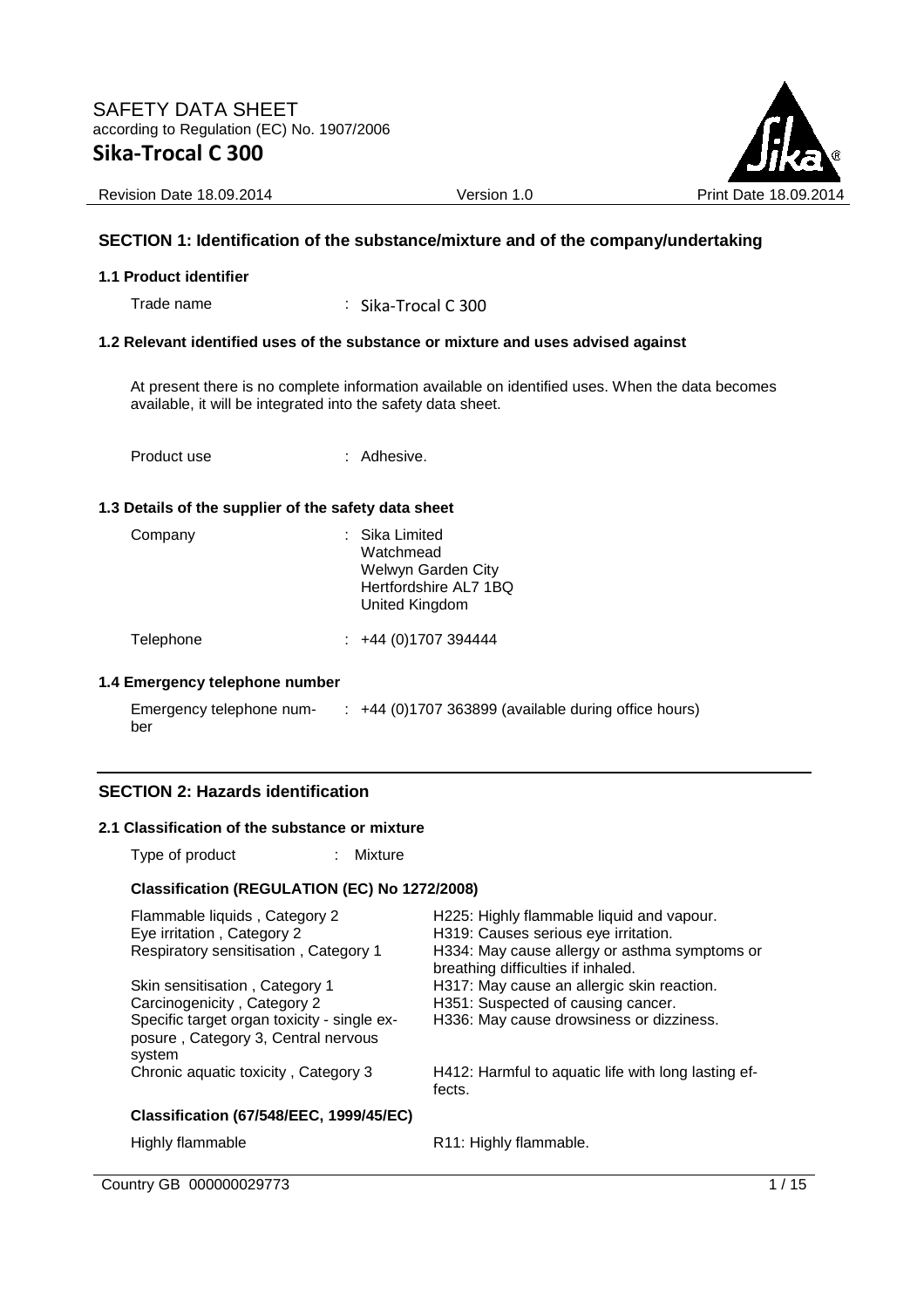

| <b>Revision Date 18.09.2014</b> | Version 1.0                                                                                                   | <b>Print Date 18</b> |
|---------------------------------|---------------------------------------------------------------------------------------------------------------|----------------------|
| Carcinogenic Category 3         | R40: Limited evidence of a carcinogenic effect.                                                               |                      |
| Sensitising                     | R42/43: May cause sensitisation by inhalation and<br>skin contact.                                            |                      |
| Irritant                        | R36: Irritating to eyes.                                                                                      |                      |
|                                 | R67: Vapours may cause drowsiness and dizzi-<br>ness.                                                         |                      |
| Dangerous for the environment   | R52/53: Harmful to aquatic organisms, may cause<br>long-term adverse effects in the aquatic environ-<br>ment. |                      |

# **2.2 Label elements**

## **Labelling (REGULATION (EC) No 1272/2008)**

| Hazard pictograms        |                                                                                                                                |                                                                                                                                                                                                                                                                                                                                 |
|--------------------------|--------------------------------------------------------------------------------------------------------------------------------|---------------------------------------------------------------------------------------------------------------------------------------------------------------------------------------------------------------------------------------------------------------------------------------------------------------------------------|
| Signal word              | Danger                                                                                                                         |                                                                                                                                                                                                                                                                                                                                 |
| <b>Hazard statements</b> | H <sub>225</sub><br>H317<br>H319<br>H334<br>H336<br>H <sub>351</sub><br>H412                                                   | Highly flammable liquid and vapour.<br>May cause an allergic skin reaction.<br>Causes serious eye irritation.<br>May cause allergy or asthma symptoms or<br>breathing difficulties if inhaled.<br>May cause drowsiness or dizziness.<br>Suspected of causing cancer.<br>Harmful to aquatic life with long lasting ef-<br>fects. |
| Precautionary statements | <b>Prevention:</b><br>P <sub>201</sub><br>P210<br>P <sub>233</sub><br>P <sub>261</sub><br>P <sub>281</sub><br><b>Response:</b> | Obtain special instructions before use.<br>Keep away from heat, hot surfaces, sparks,<br>open flames and other ignition sources. No<br>smoking.<br>Keep container tightly closed.<br>Avoid breathing dust/ fume/ gas/ mist/ va-<br>pours/ spray.<br>Use personal protective equipment as re-<br>quired.                         |
|                          | P370 + P378                                                                                                                    | In case of fire: Use dry sand, dry chemical<br>or alcohol-resistant foam to extinguish.                                                                                                                                                                                                                                         |

Hazardous components which must be listed on the label:<br>• 201-185-2 methyl acetate

- methyl acetate
- 618-498-9 Diphenylmethanediisocyanate, isomeres and homologues

## **Additional Labelling:**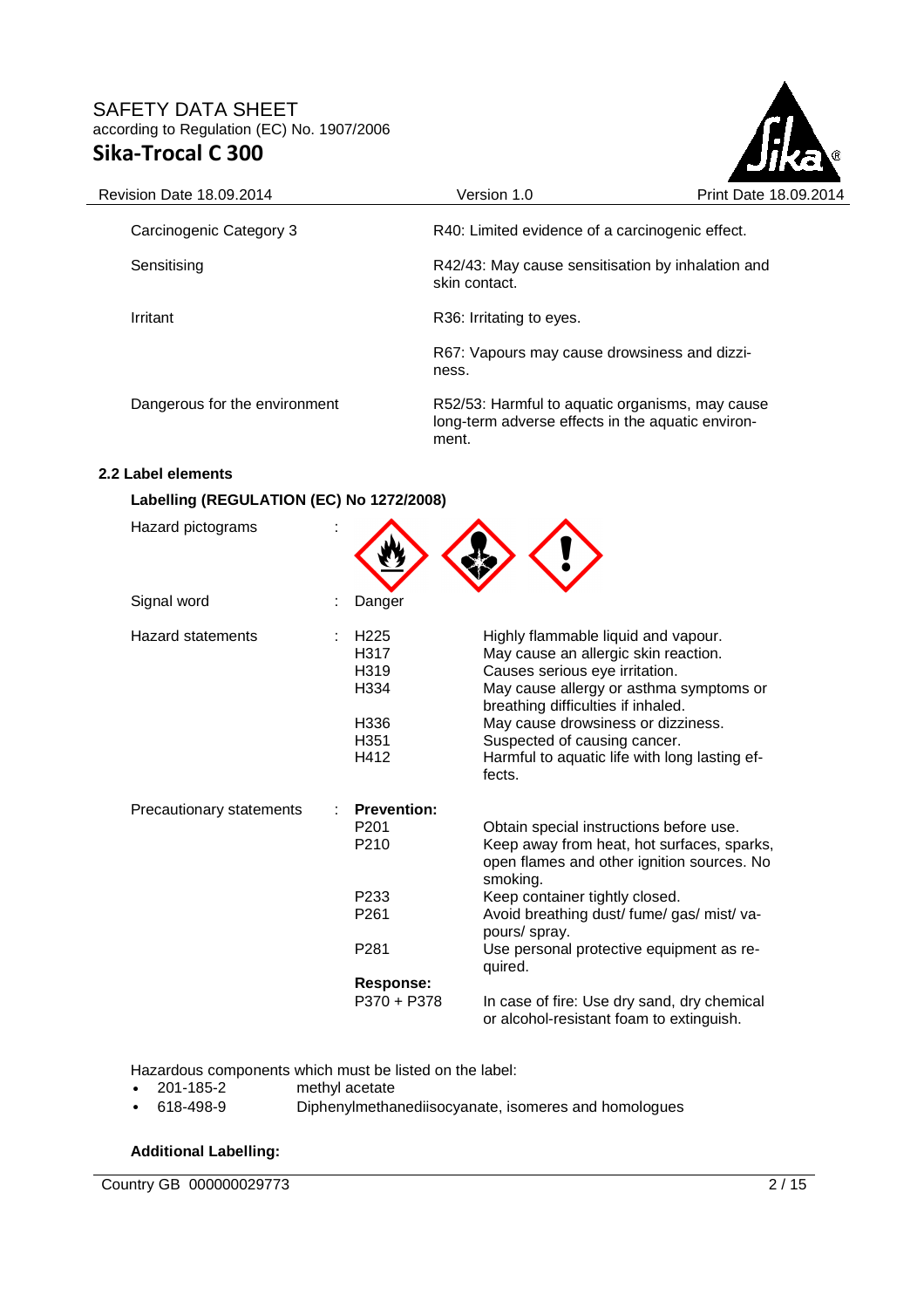

#### Revision Date 18.09.2014 Version 1.0 Version 1.0 Print Date 18.09.2014

Contains isocyanates. May produce an allergic reaction.

#### **2.3 Other hazards**

This mixture contains no substance considered to be persistent, bioaccumulating nor toxic (PBT). This mixture contains no substance considered to be very persistent nor very bioaccumulating (vPvB).

## **SECTION 3: Composition/information on ingredients**

#### **3.2 Mixtures**

## **Hazardous components**

| <b>Chemical Name</b><br>CAS-No.<br>EC-No.<br>Registration number                    | Classification<br>(67/548/EEC)                                              | Classification<br>(REGULATION<br>(EC) No<br>1272/2008)                                                                                                         | Concentration<br>[%] |
|-------------------------------------------------------------------------------------|-----------------------------------------------------------------------------|----------------------------------------------------------------------------------------------------------------------------------------------------------------|----------------------|
| methyl acetate<br>79-20-9<br>201-185-2                                              | F: R11<br>Xi; R36<br><b>R66</b><br><b>R67</b>                               | Flam. Liq.2; H225<br>Eye Irrit.2; H319<br>STOT SE3; H336                                                                                                       | $>= 10 - < 15$       |
| ethyl acetate<br>141-78-6<br>205-500-4<br>01-2119475103-46-XXXX                     | $F$ ; R <sub>11</sub><br>Xi; R36<br>R66<br>R <sub>67</sub>                  | Flam. Liq.2; H225<br>Eye Irrit.2; H319<br>STOT SE3; H336                                                                                                       | $>= 5 - < 10$        |
| Diphenylmethanediisocyanate, iso-<br>meres and homologues<br>9016-87-9<br>618-498-9 | Carc.Cat.3; R40<br>Xn; R20-R48/20<br>Xi; R36/37/38<br>R42/43                | Acute Tox.4; H332<br>Skin Irrit.2; H315<br>Eye Irrit.2; H319<br>Resp. Sens.1;<br>H334<br>Skin Sens.1; H317<br>Carc.2; H351<br>STOT SE3; H335<br>STOT RE2; H373 | $>= 3 - 5$           |
| cyclohexane<br>110-82-7<br>203-806-2<br>01-2119463273-41-XXXX                       | $F$ ; R <sub>11</sub><br>Xn; R65<br>Xi; R38<br>R <sub>67</sub><br>N; R50/53 | Flam. Liq.2; H225<br>Asp. Tox.1; H304<br>Skin Irrit.2; H315<br>STOT SE3; H336<br>Aquatic Acute1;<br>H400<br>Aquatic Chronic1;<br>H410                          | $>= 1 - 2.5$         |

For the full text of the R-phrases mentioned in this Section, see Section 16.

For the full text of the H-Statements mentioned in this Section, see Section 16.

# **SECTION 4: First aid measures**

## **4.1 Description of first aid measures**

General advice : Move out of dangerous area.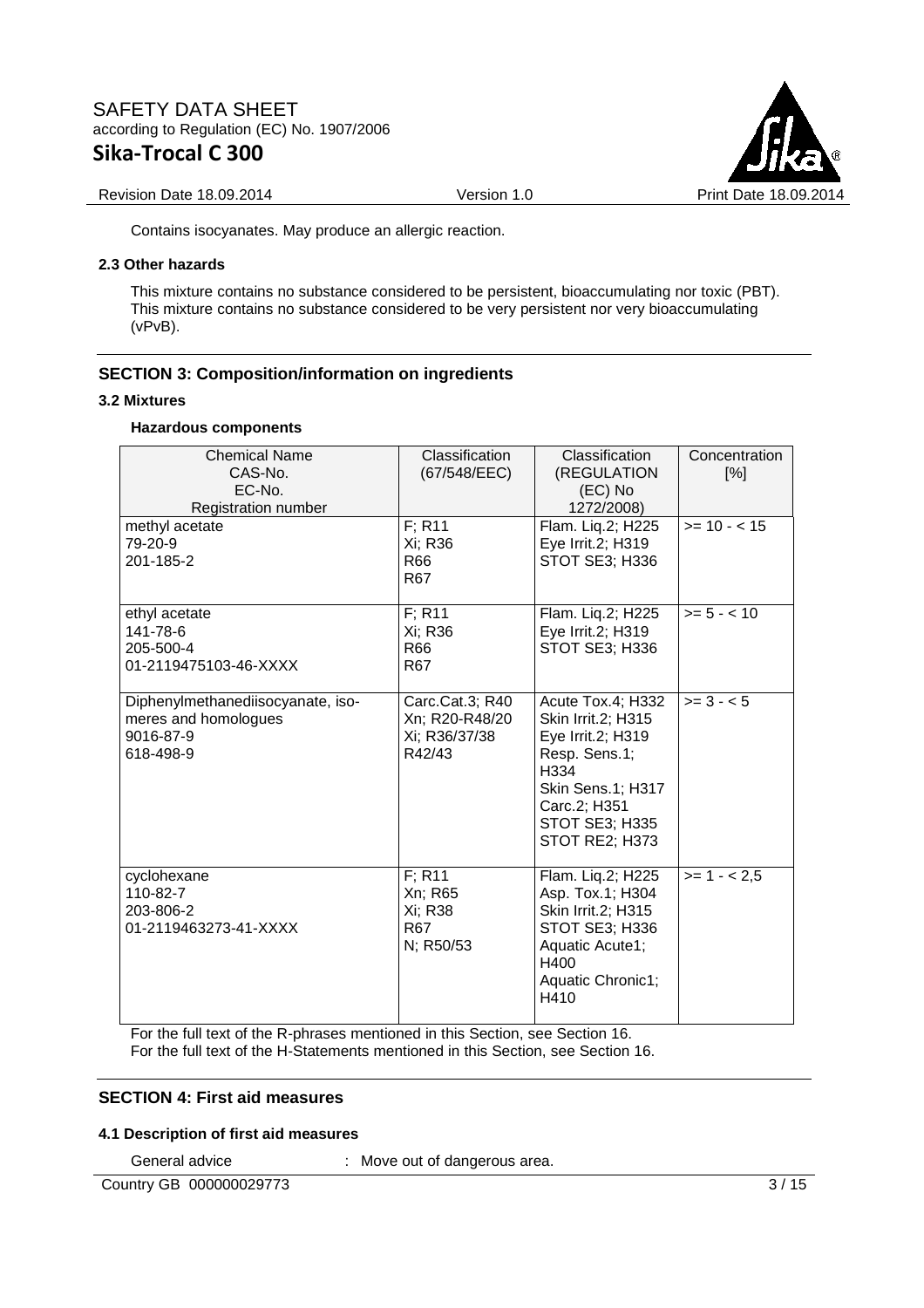

| Revision Date 18.09.2014                                        | Version 1.0                                                                                                                                                                                       | Print Date 18.0 |
|-----------------------------------------------------------------|---------------------------------------------------------------------------------------------------------------------------------------------------------------------------------------------------|-----------------|
|                                                                 | Consult a physician.<br>Show this safety data sheet to the doctor in attendance.                                                                                                                  |                 |
| If inhaled                                                      | : Move to fresh air.<br>Consult a physician after significant exposure.                                                                                                                           |                 |
| In case of skin contact                                         | : Take off contaminated clothing and shoes immediately.<br>Wash off with soap and plenty of water.<br>If symptoms persist, call a physician.                                                      |                 |
| In case of eye contact                                          | : Immediately flush eye(s) with plenty of water.<br>Remove contact lenses.<br>Keep eye wide open while rinsing.<br>If eye irritation persists, consult a specialist.                              |                 |
| If swallowed                                                    | : Clean mouth with water and drink afterwards plenty of water.<br>Do not give milk or alcoholic beverages.<br>Never give anything by mouth to an unconscious person.<br>Obtain medical attention. |                 |
| 4.2 Most important symptoms and effects, both acute and delayed |                                                                                                                                                                                                   |                 |
| Symptoms                                                        | : Asthmatic appearance<br>Allergic reactions<br>Excessive lachrymation<br>Loss of balance<br>Vertigo<br>See Section 11 for more detailed information on health effects<br>and symptoms.           |                 |
| <b>Risks</b>                                                    | : irritant effects<br>sensitising effects                                                                                                                                                         |                 |
|                                                                 | 4.3 Indication of any immediate medical attention and special treatment needed                                                                                                                    |                 |

| Treatment | Treat symptomatically. |
|-----------|------------------------|
|-----------|------------------------|

## **SECTION 5: Firefighting measures**

## **5.1 Extinguishing media**  Suitable extinguishing media : Alcohol-resistant foam, Carbon dioxide (CO2), Dry chemical Unsuitable extinguishing media : Water, High volume water jet **5.2 Special hazards arising from the substance or mixture**  Specific hazards during firefighting : Do not use a solid water stream as it may scatter and spread fire. Hazardous combustion prod-: No hazardous combustion products are known ucts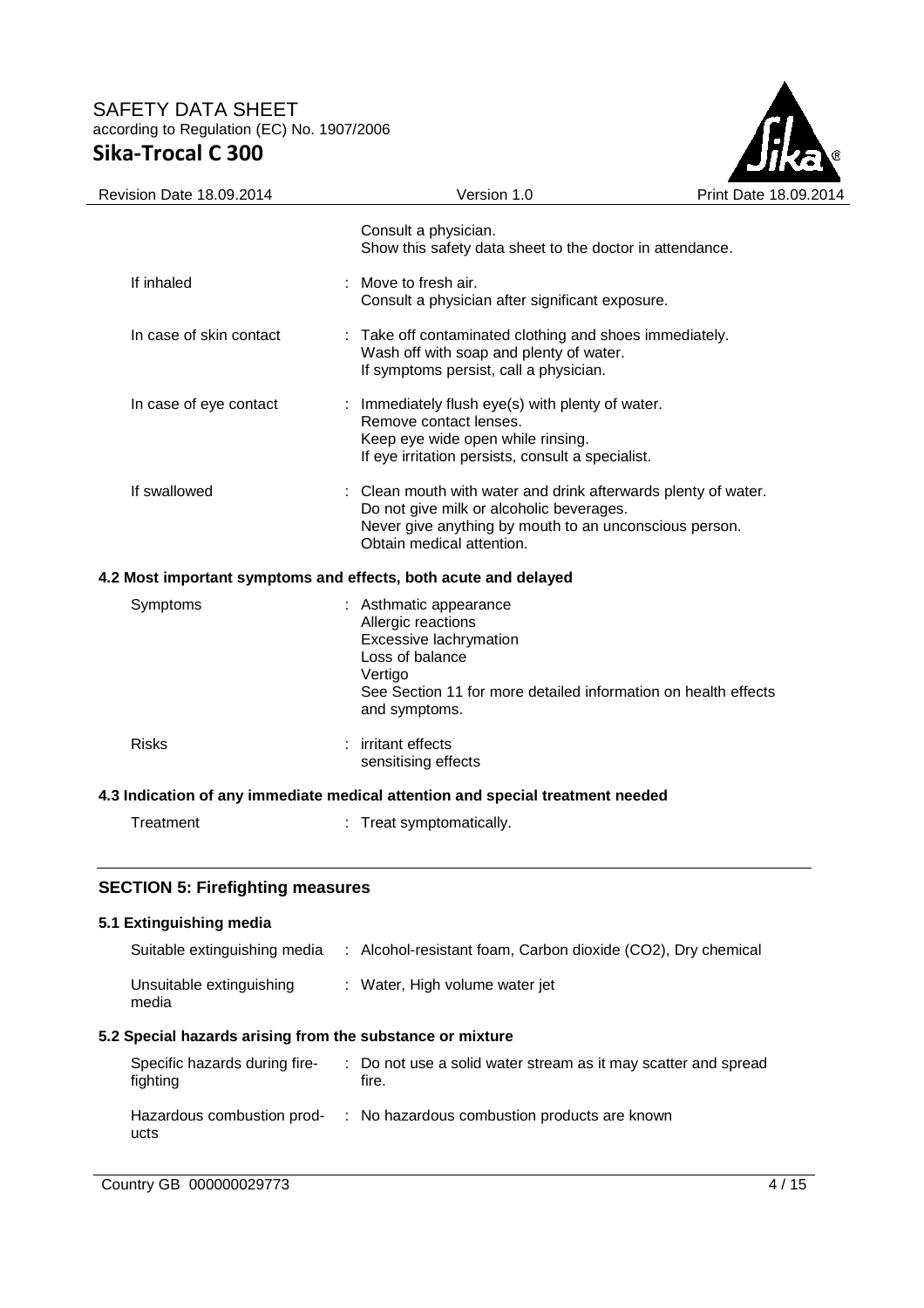

| Revision Date 18.09.2014                      | Version 1.0                                                                                                    | Print Date 18,09,2014 |
|-----------------------------------------------|----------------------------------------------------------------------------------------------------------------|-----------------------|
| 5.3 Advice for firefighters                   |                                                                                                                |                       |
| for firefighters                              | Special protective equipment : In the event of fire, wear self-contained breathing apparatus.                  |                       |
| Further information                           | : Use water spray to cool unopened containers.                                                                 |                       |
| <b>SECTION 6: Accidental release measures</b> |                                                                                                                |                       |
|                                               | 6.1 Personal precautions, protective equipment and emergency procedures                                        |                       |
| Personal precautions                          | : Use personal protective equipment.<br>Remove all sources of ignition.<br>Deny access to unprotected persons. |                       |
|                                               | Beware of vapours accumulating to form explosive concentra-<br>tions. Vapours can accumulate in low areas.     |                       |
| 6.2 Environmental precautions                 |                                                                                                                |                       |
| Environmental precautions                     | : Prevent product from entering drains.                                                                        |                       |

# **6.3 Methods and materials for containment and cleaning up**

| Methods for cleaning up | : Contain spillage, and then collect with non-combustible ab-<br>sorbent material, (e.g. sand, earth, diatomaceous earth, ver-<br>miculite) and place in container for disposal according to local<br>/ national regulations (see section 13). |
|-------------------------|------------------------------------------------------------------------------------------------------------------------------------------------------------------------------------------------------------------------------------------------|
|                         |                                                                                                                                                                                                                                                |

respective authorities.

If the product contaminates rivers and lakes or drains inform

# **6.4 Reference to other sections**

For personal protection see section 8.

# **SECTION 7: Handling and storage**

# **7.1 Precautions for safe handling**

| Advice on safe handling | : Avoid formation of aerosol. Do not breathe vapours or spray<br>mist. Avoid exceeding of the given occupational exposure<br>limits (see section 8). Do not get in eyes, on skin, or on cloth-<br>ing. For personal protection see section 8. Persons with a<br>history of skin sensitisation problems or asthma, allergies,<br>chronic or recurrent respiratory disease should not be em-<br>ployed in any process in which this mixture is being used.<br>Smoking, eating and drinking should be prohibited in the ap-<br>plication area. Take precautionary measures against static<br>discharge. Open drum carefully as content may be under |
|-------------------------|--------------------------------------------------------------------------------------------------------------------------------------------------------------------------------------------------------------------------------------------------------------------------------------------------------------------------------------------------------------------------------------------------------------------------------------------------------------------------------------------------------------------------------------------------------------------------------------------------------------------------------------------------|
|                         | pressure. Take necessary action to avoid static electricity<br>discharge (which might cause ignition of organic vapours).                                                                                                                                                                                                                                                                                                                                                                                                                                                                                                                        |
|                         | Follow standard hygiene measures when handling chemical                                                                                                                                                                                                                                                                                                                                                                                                                                                                                                                                                                                          |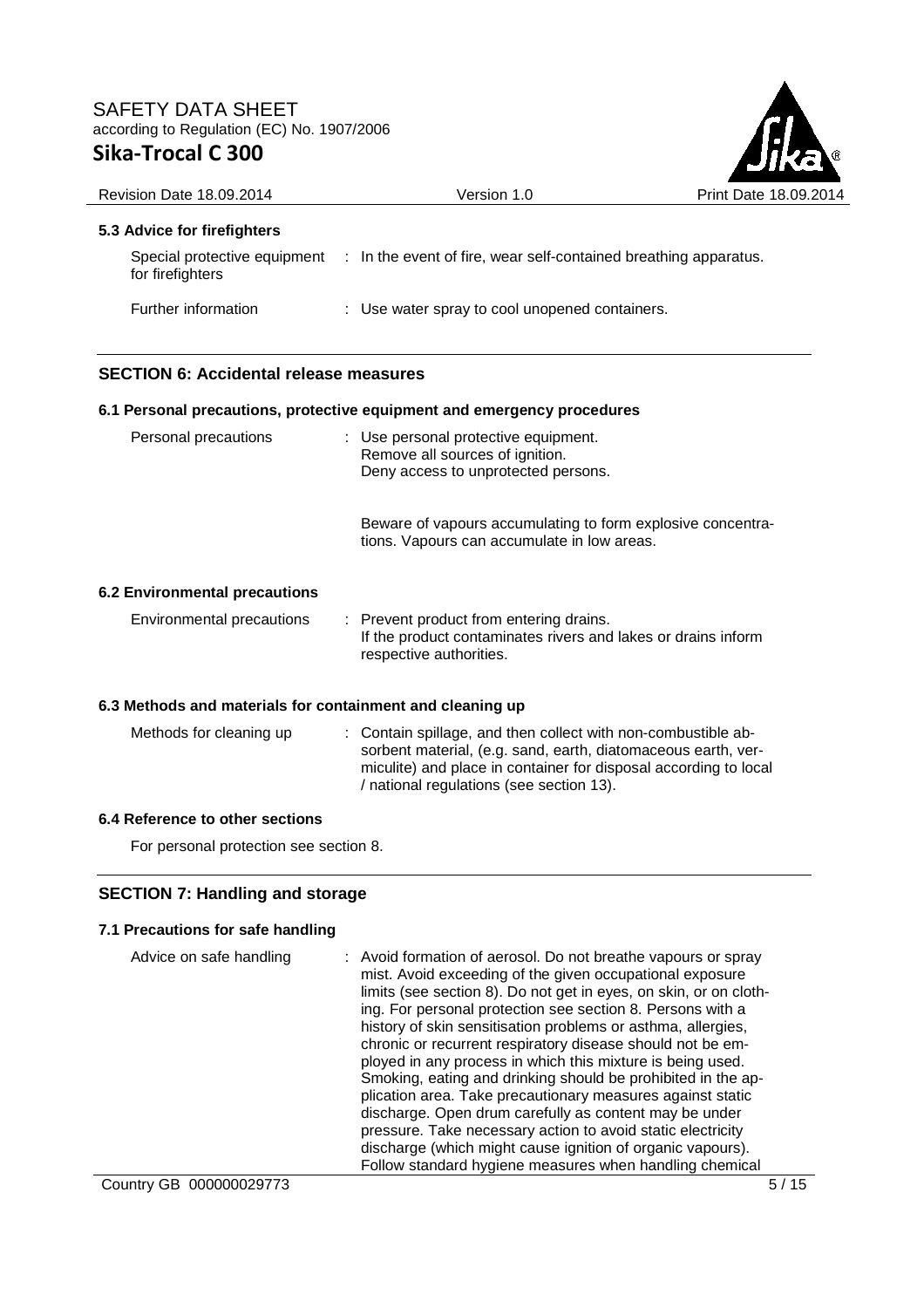

| Revision Date 18.09.2014                                         | Version 1.0                                                                                                                                                                                            | Print Date 18.09.2014 |
|------------------------------------------------------------------|--------------------------------------------------------------------------------------------------------------------------------------------------------------------------------------------------------|-----------------------|
|                                                                  | products                                                                                                                                                                                               |                       |
| Advice on protection against<br>fire and explosion               | : Use explosion-proof equipment. Keep away from heat, hot<br>surfaces, sparks, open flames and other ignition sources. No<br>smoking. Take precautionary measures against electrostatic<br>discharges. |                       |
| Hygiene measures                                                 | : Handle in accordance with good industrial hygiene and safety<br>practice. When using do not eat or drink. When using do not<br>smoke. Wash hands before breaks and at the end of workday.            |                       |
| 7.2 Conditions for safe storage, including any incompatibilities |                                                                                                                                                                                                        |                       |
| Requirements for storage<br>areas and containers                 | : Store in cool place. Containers which are opened must be<br>carefully resealed and kept upright to prevent leakage. Store<br>in accordance with local regulations.                                   |                       |
| Other data                                                       | : No decomposition if stored and applied as directed.                                                                                                                                                  |                       |
| 7.3 Specific end use(s)                                          |                                                                                                                                                                                                        |                       |
| Specific use(s)                                                  | : No data available                                                                                                                                                                                    |                       |

## **SECTION 8: Exposure controls/personal protection**

## **8.1 Control parameters**

## **Components with workplace control parameters**

| Components                                              | CAS-No.   | Value       | Control parame-<br>ters * | Basis *    |
|---------------------------------------------------------|-----------|-------------|---------------------------|------------|
| methyl acetate                                          | 79-20-9   | <b>TWA</b>  | 200 ppm<br>616 mg/m3      | GB EH40    |
|                                                         |           | <b>STEL</b> | 250 ppm<br>770 mg/m3      | GB EH40    |
| ethyl acetate                                           | 141-78-6  | <b>TWA</b>  | $200$ ppm                 | GB EH40    |
|                                                         |           | <b>STEL</b> | $400$ ppm                 | GB EH40    |
| Diphenylmethanediisocyanate, isomeres<br>and homologues | 9016-87-9 | <b>TWA</b>  | $0,02 \text{ mg/m}3$      | GB EH40    |
|                                                         |           | <b>STEL</b> | $0.07 \text{ mg/m}$ 3     | GB EH40    |
| cyclohexane                                             | 110-82-7  | <b>TWA</b>  | 200 ppm<br>700 mg/m3      | 2006/15/EC |
|                                                         |           | <b>TWA</b>  | $100$ ppm<br>350 mg/m3    | GB EH40    |
|                                                         |           | <b>STEL</b> | 300 ppm<br>1.050 mg/m3    | GB EH40    |

## **8.2 Exposure controls**

## **Personal protective equipment**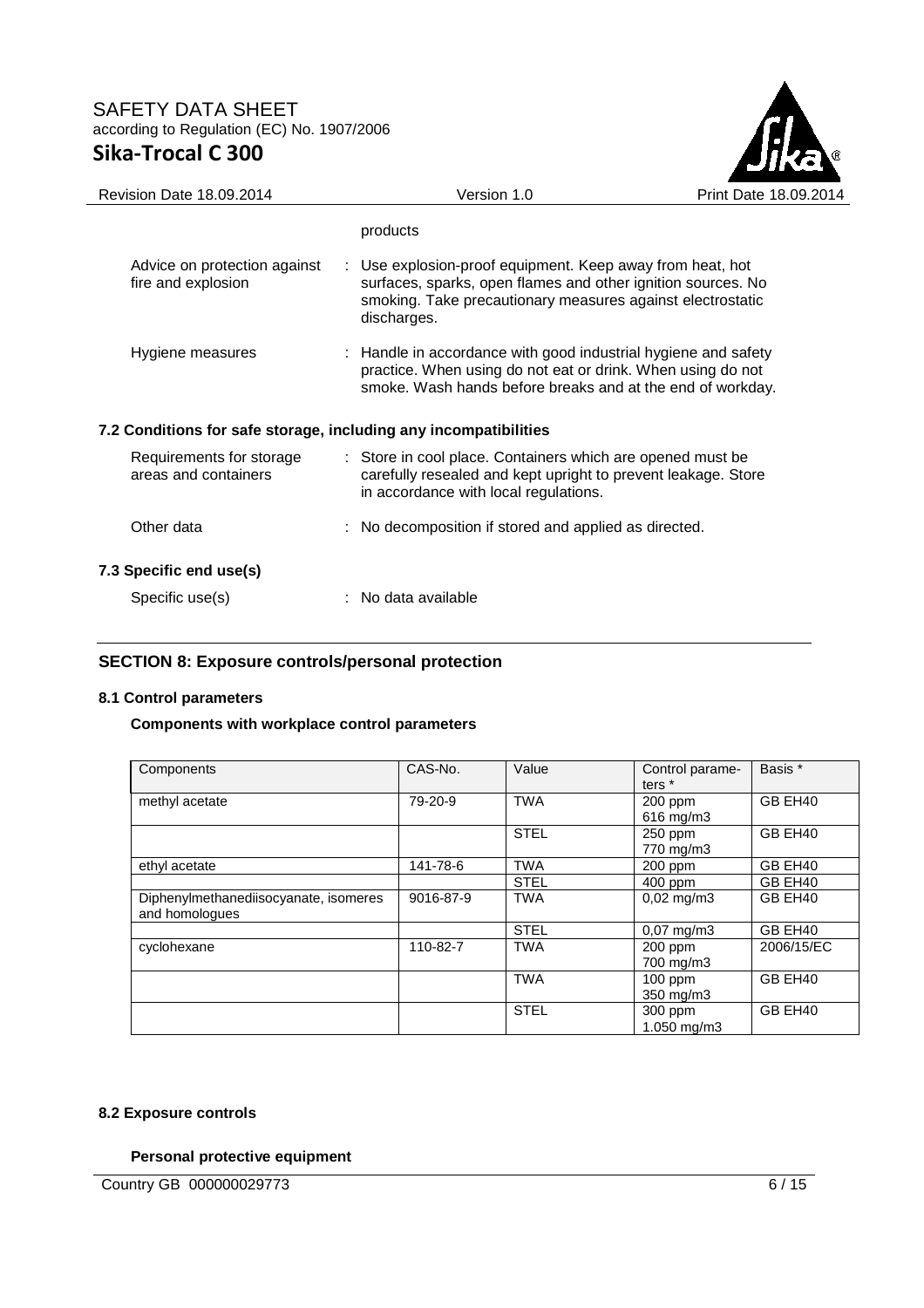

| <b>Revision Date 18.09.2014</b> | Version 1.0                                                                                                                                                                                                                                                                                                                                                                                                                                                                                                                                                                                                                                                                                                                                                                                                                              | Print Date 18.0 |
|---------------------------------|------------------------------------------------------------------------------------------------------------------------------------------------------------------------------------------------------------------------------------------------------------------------------------------------------------------------------------------------------------------------------------------------------------------------------------------------------------------------------------------------------------------------------------------------------------------------------------------------------------------------------------------------------------------------------------------------------------------------------------------------------------------------------------------------------------------------------------------|-----------------|
| Eye protection                  | : Safety glasses with side-shields<br>Eye wash bottle with pure water                                                                                                                                                                                                                                                                                                                                                                                                                                                                                                                                                                                                                                                                                                                                                                    |                 |
| Hand protection                 | : Chemical-resistant, impervious gloves complying with an ap-<br>proved standard must be worn at all times when handling<br>chemical products. Reference number EN 374. Follow manu-<br>facturer specifications.                                                                                                                                                                                                                                                                                                                                                                                                                                                                                                                                                                                                                         |                 |
|                                 | Suitable for short time use or protection against splashes:<br>Butyl rubber/nitrile rubber gloves (0,4 mm),<br>Contaminated gloves should be removed.<br>Suitable for permanent exposure:<br>Viton gloves (0.4 mm),<br>breakthrough time > 30 min.                                                                                                                                                                                                                                                                                                                                                                                                                                                                                                                                                                                       |                 |
| Skin and body protection        | : Protective clothing (e.g. Safety shoes acc. to EN ISO 20345,<br>long-sleeved working clothing, long trousers). Rubber aprons<br>and protective boots are additionaly recommended for mixing<br>and stirring work.                                                                                                                                                                                                                                                                                                                                                                                                                                                                                                                                                                                                                      |                 |
| Respiratory protection          | Respirator selection must be based on known or anticipated<br>exposure levels, the hazards of the product and the safe work-<br>ing limits of the selected respirator.<br>Use a properly fitted NIOSH approved air-purifying or air-fed<br>respirator complying with an approved standard if a risk as-<br>sessment indicates this is necessary.<br>organic vapor filter (Type A)<br>A1: < 1000 ppm; A2: < 5000 ppm; A3: < 10000 ppm<br>Ensure adequate ventilation. This can be achieved by local<br>exhaust extraction or by general ventilation. (EN 689 - Meth-<br>ods for determining inhalation exposure). This applies in par-<br>ticular to the mixing / stirring area. In case this is not sufficent<br>to keep the concentrations under the occupational exposure<br>limits then respiration protection measures must be used. |                 |

## **Environmental exposure controls**

| General advice | : Prevent product from entering drains.<br>If the product contaminates rivers and lakes or drains inform |
|----------------|----------------------------------------------------------------------------------------------------------|
|                | respective authorities.                                                                                  |

## **SECTION 9: Physical and chemical properties**

## **9.1 Information on basic physical and chemical properties**

| Appearance |  | : viscous liquid |  |
|------------|--|------------------|--|
| Colour     |  | : vellow         |  |

**Country GB 000000029773** 7/15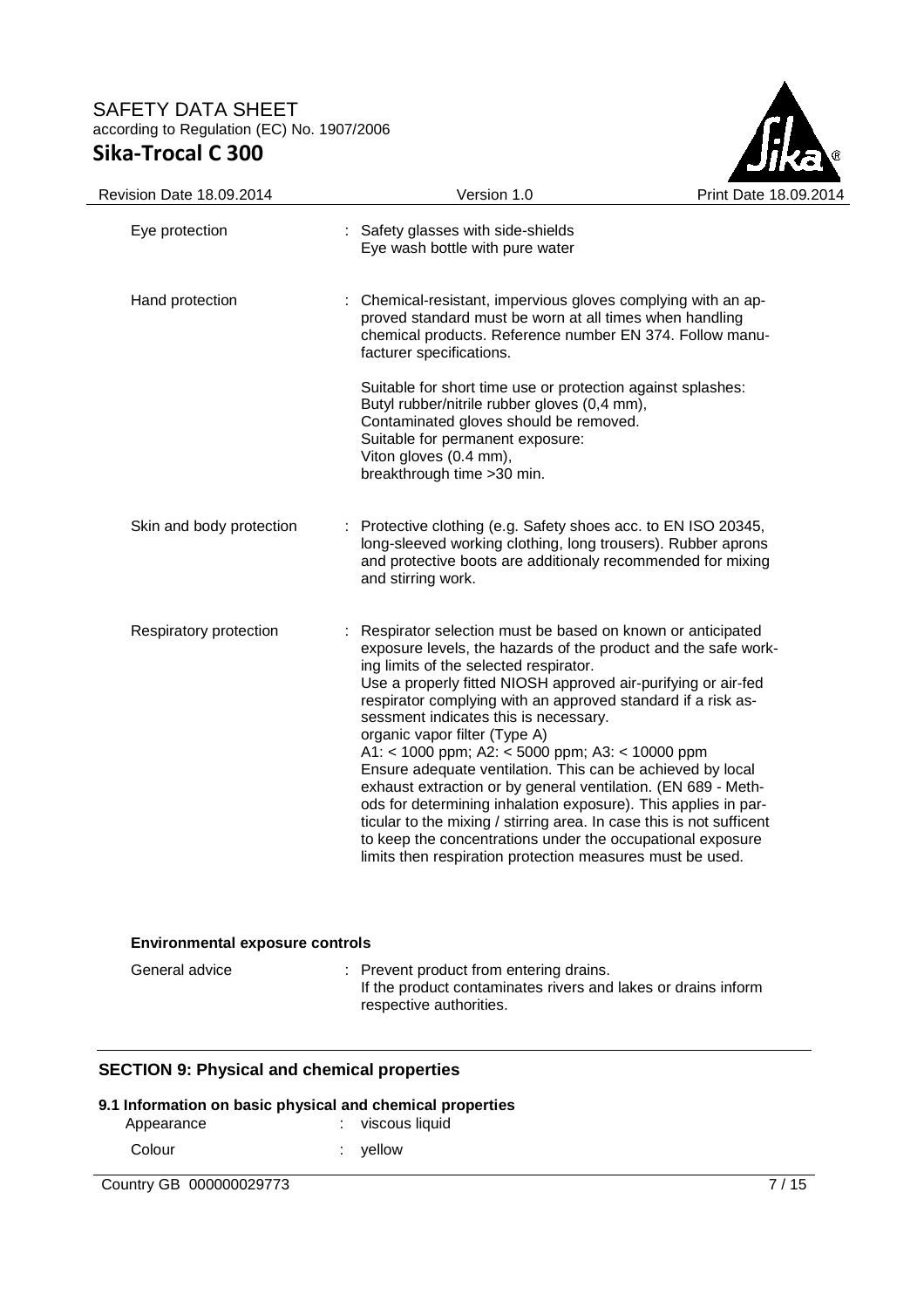

| Odour                                      | ÷                            | characteristic                    |
|--------------------------------------------|------------------------------|-----------------------------------|
| <b>Odour Threshold</b>                     | ÷                            | No data available                 |
| Flash point                                | Ì.                           | $-10$ °C                          |
| Ignition temperature                       | ÷.                           | No data available                 |
| Lower explosion limit                      | ÷.                           | $3\%$ (V)                         |
| Upper explosion limit                      | ÷.                           | 16 %(V)                           |
| Flammability (solid, gas)                  | ÷.                           | No data available                 |
| Oxidizing properties                       | ÷                            | No data available                 |
| Auto-ignition temperature                  | $\mathbb{R}^{\mathbb{Z}}$    | No data available                 |
| pH                                         | ÷                            | Note: not applicable              |
| Melting point/range / Freez-<br>ing point  | $\mathcal{L}_{\mathrm{max}}$ | No data available                 |
| Boiling point/boiling range                |                              | : $57^{\circ}$ C                  |
| Vapour pressure                            | ÷                            | ca.228 hPa<br>at $20 °C$          |
| Density                                    | ÷                            | ca.1,1 g/cm3<br>at 20 $\degree$ C |
| Water solubility                           | t.                           | Note: practically insoluble       |
| Partition coefficient: n-<br>octanol/water | ÷                            | No data available                 |
| Viscosity, dynamic                         | ÷.                           | ca.4.600 mPa.s                    |
| Viscosity, kinematic                       | ÷                            | $> 20,5$ mm2/s<br>at 40 °C        |
| Relative vapour density                    | ÷.                           | No data available                 |
| Evaporation rate                           |                              | No data available                 |
| 9.2 Other information                      |                              |                                   |

No data available

# **SECTION 10: Stability and reactivity**

## **10.1 Reactivity**

No dangerous reaction known under conditions of normal use.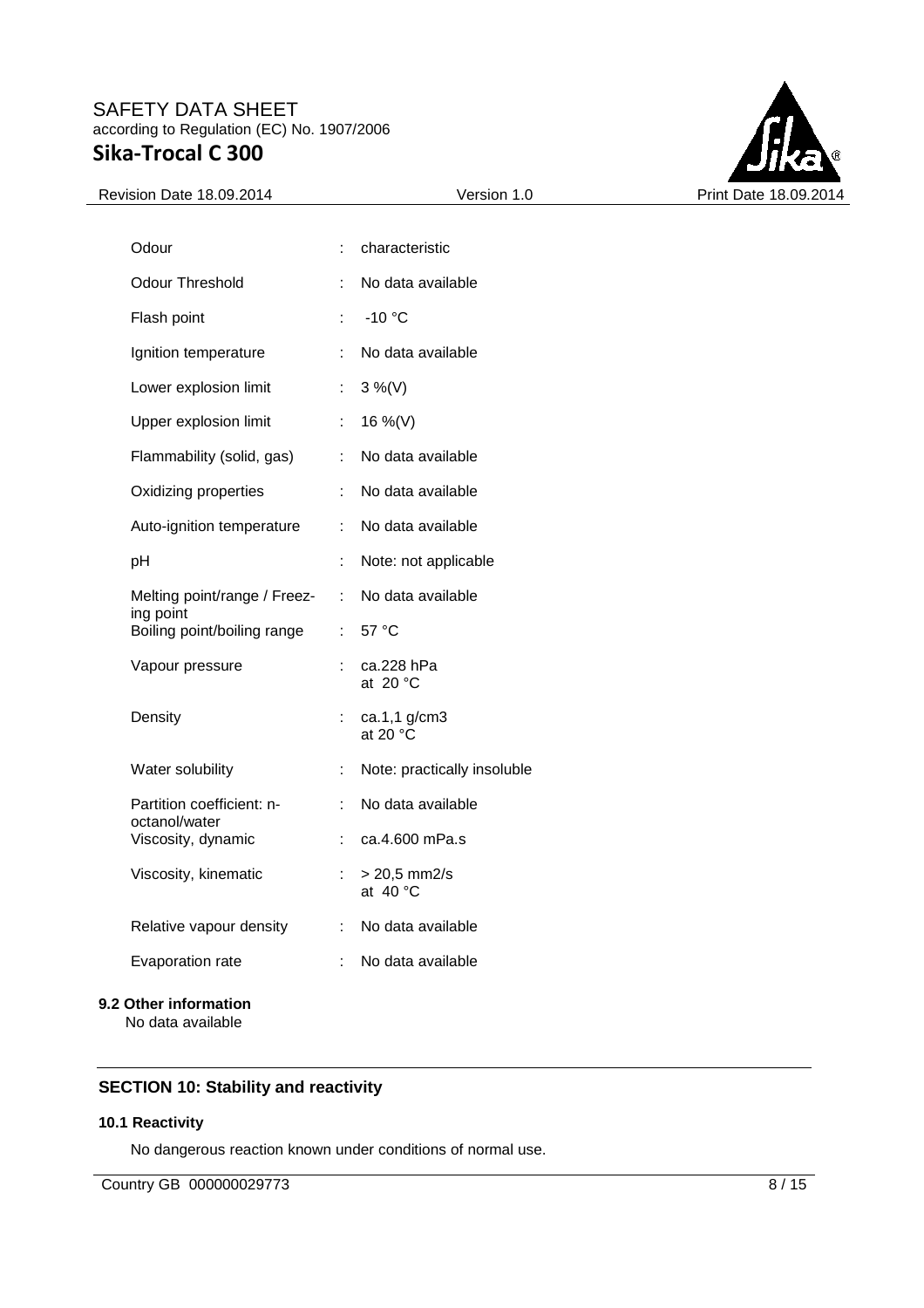

| Revision Date 18.09.2014                | Version 1.0                                    | Print Da |
|-----------------------------------------|------------------------------------------------|----------|
| <b>10.2 Chemical stability</b>          |                                                |          |
| The product is chemically stable.       |                                                |          |
| 10.3 Possibility of hazardous reactions |                                                |          |
| Hazardous reactions                     | : Stable under recommended storage conditions. |          |
|                                         | Vapours may form explosive mixture with air.   |          |
| 10.4 Conditions to avoid                |                                                |          |
| Conditions to avoid                     | : Heat, flames and sparks.                     |          |
| 10.5 Incompatible materials             |                                                |          |
| Materials to avoid                      | : No data available                            |          |
| 10.6 Hazardous decomposition products   |                                                |          |
|                                         |                                                |          |

# **SECTION 11: Toxicological information**

# **11.1 Information on toxicological effects**

## **Acute toxicity**

| <b>Components:</b>                                                            |                                                                                                                        |
|-------------------------------------------------------------------------------|------------------------------------------------------------------------------------------------------------------------|
| ethyl acetate:<br>Acute oral toxicity                                         | : LD50 Oral rat: > 5.000 mg/kg                                                                                         |
| Acute dermal toxicity                                                         | : LD50 Dermal rabbit: $> 5.000$ mg/kg                                                                                  |
| Diphenylmethanediisocyanate, isomeres and homologues :<br>Acute oral toxicity | : LD50 Oral rat: > 10.000 mg/kg                                                                                        |
| Acute inhalation toxicity                                                     | : Acute toxicity estimate : $1,5$ mg/l<br>Exposure time: 4 h<br>Test atmosphere: dust/mist<br>Method: Expert judgement |
| Acute dermal toxicity                                                         | : LD50 Dermal rabbit: $> 9.400$ mg/kg                                                                                  |
| <b>Skin corrosion/irritation</b>                                              |                                                                                                                        |
| <b>Product</b>                                                                |                                                                                                                        |
| No data available                                                             |                                                                                                                        |
| Serious eye damage/eye irritation                                             |                                                                                                                        |
| <b>Product</b>                                                                |                                                                                                                        |
| Causes serious eye irritation.                                                |                                                                                                                        |

Country GB 000000029773 9/15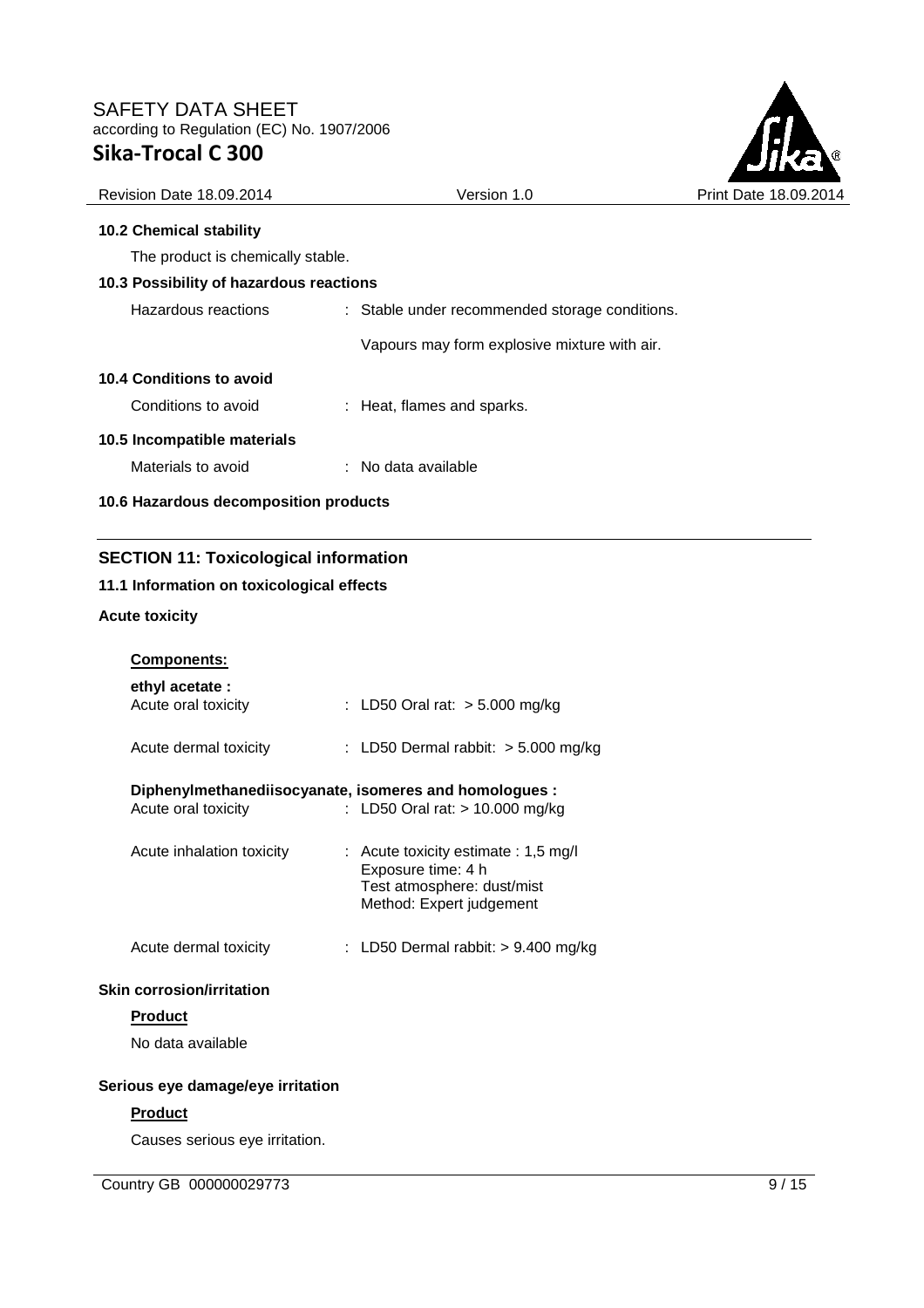

| Sika-Trocal C 300                        |                                                                            |
|------------------------------------------|----------------------------------------------------------------------------|
| Revision Date 18.09.2014                 | Version 1.0                                                                |
| <b>Respiratory or skin sensitisation</b> |                                                                            |
| <b>Product</b>                           |                                                                            |
| May cause an allergic skin reaction.     | May cause allergy or asthma symptoms or breathing difficulties if inhaled. |
| <b>Germ cell mutagenicity</b>            |                                                                            |
| <b>Product</b>                           |                                                                            |
| Mutagenicity                             | No data available                                                          |
| Carcinogenicity                          |                                                                            |
| <b>Product</b>                           |                                                                            |
| Carcinogenicity                          | : Suspected of causing cancer.                                             |
| <b>Reproductive Toxicity/Fertility</b>   |                                                                            |
| Reproductive toxicity                    | No data available                                                          |
| No data available                        |                                                                            |

# **Reproductive Toxicity/Development/Teratogenicity**

| Teratogenicity | : No data available |
|----------------|---------------------|
|                |                     |

No data available

# **STOT - single exposure**

No data available

# **STOT - repeated exposure**

No data available

# **Aspiration toxicity**

No data available

# **SECTION 12: Ecological information**

## **12.1 Toxicity**

No data available

## **12.2 Persistence and degradability**

No data available

## **12.3 Bioaccumulative potential**

No data available

## **12.4 Mobility in soil**

No data available

Country GB 000000029773 10 / 15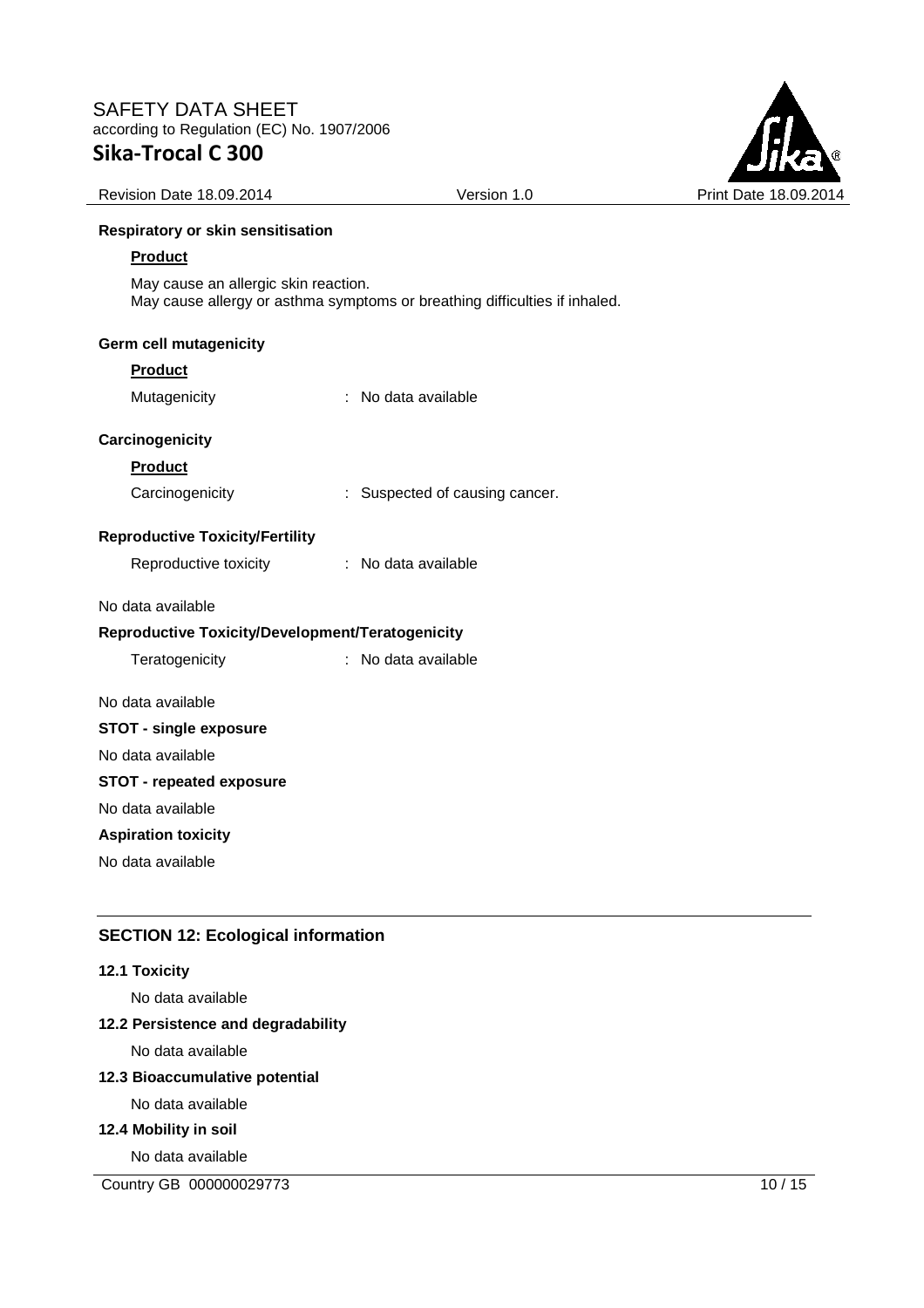

#### Revision Date 18.09.2014 Version 1.0 Version 1.0 Print Date 18.09.2014

### **12.5 Results of PBT and vPvB assessment**

#### **Product:**

Assessment : This substance/mixture contains no components considered to be either persistent, bioaccumulative and toxic (PBT), or very persistent and very bioaccumulative (vPvB) at levels of 0.1% or higher.

#### **12.6 Other adverse effects**

No data available

## **SECTION 13: Disposal considerations**

#### **13.1 Waste treatment methods**

| Product                  | : The generation of waste should be avoided or minimized<br>wherever possible.<br>Empty containers or liners may retain some product residues.<br>This material and its container must be disposed of in a safe<br>way.<br>Dispose of surplus and non-recyclable products via a licensed<br>waste disposal contractor.<br>Disposal of this product, solutions and any by-products should<br>at all times comply with the requirements of environmental<br>protection and waste disposal legislation and any regional<br>local authority requirements.<br>Avoid dispersal of spilled material and runoff and contact with<br>soil, waterways, drains and sewers. |
|--------------------------|-----------------------------------------------------------------------------------------------------------------------------------------------------------------------------------------------------------------------------------------------------------------------------------------------------------------------------------------------------------------------------------------------------------------------------------------------------------------------------------------------------------------------------------------------------------------------------------------------------------------------------------------------------------------|
| European Waste Catalogue | : 08 04 09* waste adhesives and sealants containing organic<br>solvents or other dangerous substances                                                                                                                                                                                                                                                                                                                                                                                                                                                                                                                                                           |
| Contaminated packaging   | : 15 01 10* packaging containing residues of or contaminated<br>by dangerous substances                                                                                                                                                                                                                                                                                                                                                                                                                                                                                                                                                                         |

#### **SECTION 14: Transport information**

**ADR 14.1 UN number** : 1133<br>**14.2 Description of the goods** : ADHESIVES **14.2 Description of the goods 14.3 Class** : 3 **14.4 Packing group 14.4 Packing group 14.4 Packing group 14.4 Packing Service 2016** Classification Code Labels : 3 Tunnel restriction code : (D/E) **14.5 Environmentally hazardous** : no

## **IATA**

Country GB 000000029773 11 / 15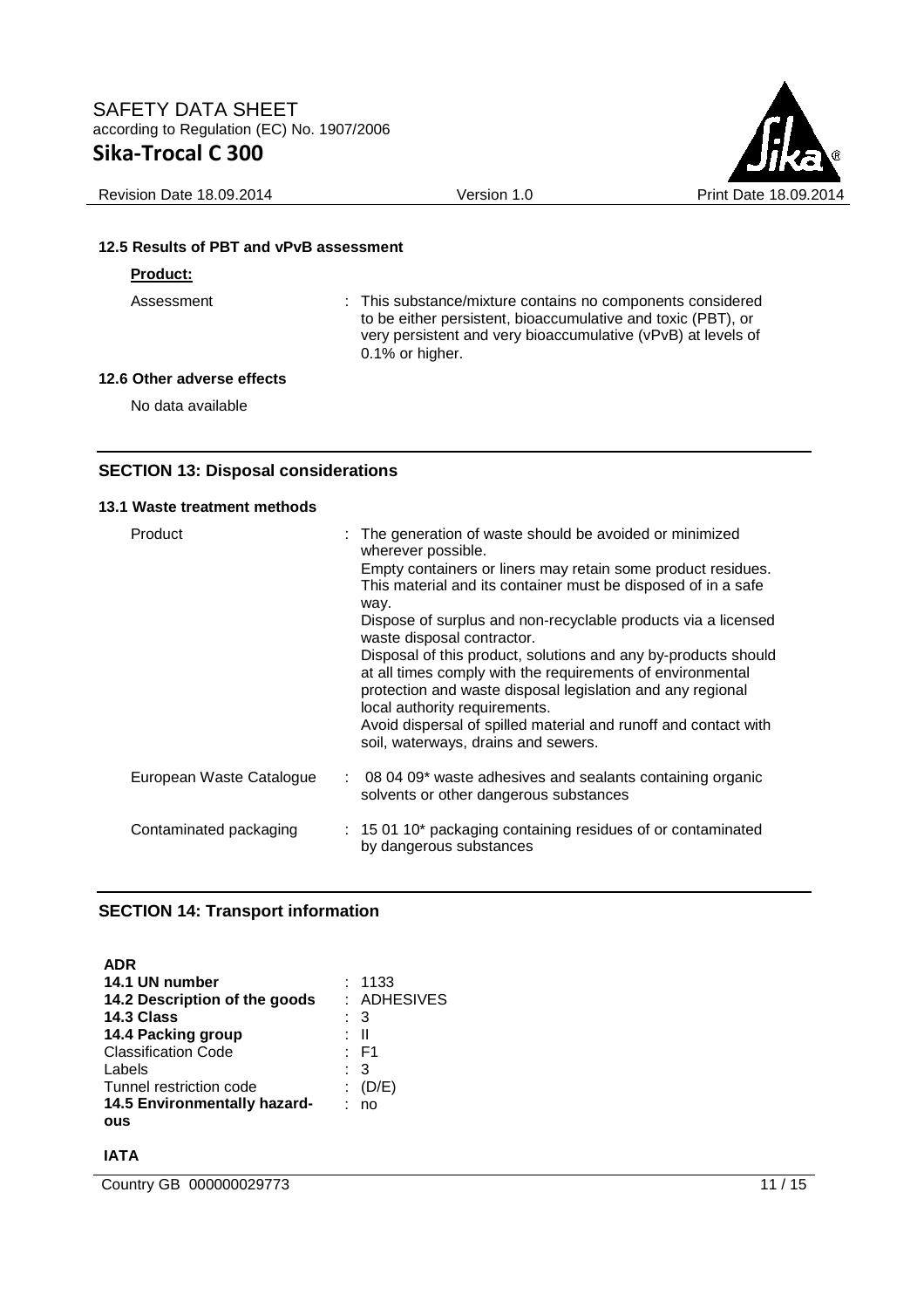

| <b>Revision Date 18.09.2014</b>                                                                                                                                       | Version 1.0                                                                                                       | Print Date 18.09.2014 |
|-----------------------------------------------------------------------------------------------------------------------------------------------------------------------|-------------------------------------------------------------------------------------------------------------------|-----------------------|
| 14.1 UN number<br>14.2 Description of the goods<br>14.3 Class<br>14.4 Packing group<br>Labels<br>14.5 Environmentally hazard-<br><b>ous</b>                           | : 1133<br>: Adhesives<br>$\therefore$ 3<br>: II<br>$\therefore$ 3<br>: no                                         |                       |
| <b>IMDG</b><br>14.1 UN number<br>14.2 Description of the goods<br>14.3 Class<br>14.4 Packing group<br>Labels<br>EmS Number 1<br>EmS Number 2<br>14.5 Marine pollutant | : 1133<br>: ADHESIVES<br>$\therefore$ 3<br>: II<br>$\therefore$ 3<br>$\therefore$ F-E<br>$\therefore$ S-D<br>: no |                       |
| 14.6 Special precautions for user                                                                                                                                     |                                                                                                                   |                       |

No data available

**14.7 Transport in bulk according to Annex II of MARPOL 73/78 and the IBC Code** not applicable

# **SECTION 15: Regulatory information**

**15.1 Safety, health and environmental regulations/legislation specific for the substance or mixture** 

**Labelling according to EC Directives (1999/45/EC)** 

| Hazard pictograms       |         |                 |                                            |
|-------------------------|---------|-----------------|--------------------------------------------|
|                         |         |                 |                                            |
| Highly flammable        | Harmful |                 |                                            |
| R-phrase(s)             |         | : R11           | Highly flammable.                          |
|                         |         | R <sub>36</sub> | Irritating to eyes.                        |
|                         |         | R40             | Limited evidence of a carcinogenic effect. |
|                         |         | R42/43          | May cause sensitisation by inhalation and  |
|                         |         |                 | skin contact.                              |
|                         |         | R52/53          | Harmful to aquatic organisms, may cause    |
|                         |         |                 | long-term adverse effects in the aquatic   |
|                         |         |                 | environment.                               |
|                         |         | R <sub>67</sub> | Vapours may cause drowsiness and dizzi-    |
|                         |         |                 | ness.                                      |
| S-phrase(s)             |         | S23             | Do not breathe vapour.                     |
|                         |         | S36/37          | Wear suitable protective clothing and      |
|                         |         |                 | gloves.                                    |
|                         |         | S45             | In case of accident or if you feel unwell, |
|                         |         |                 | seek medical advice immediately (show      |
| Country GB 000000029773 |         |                 | 12/15                                      |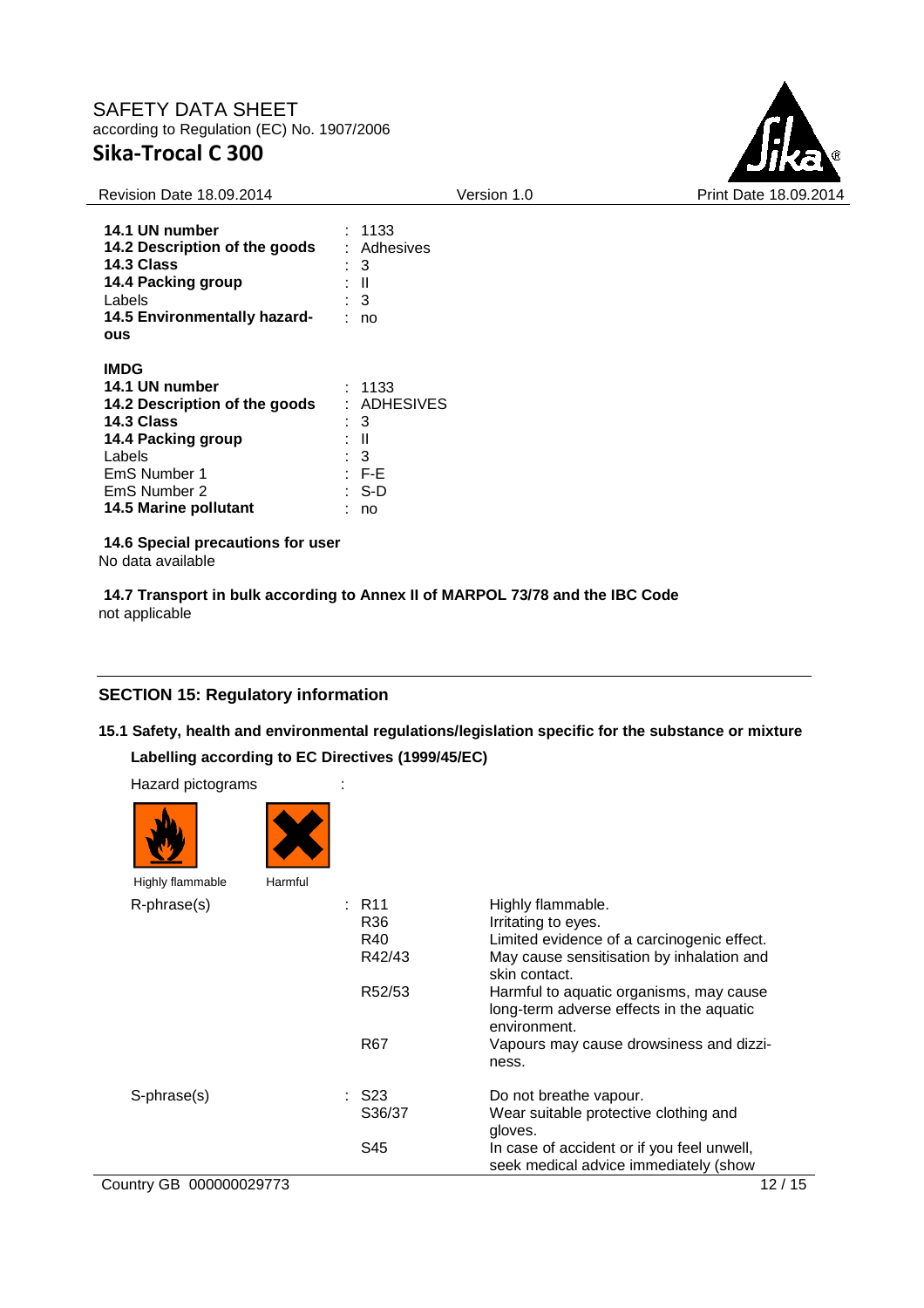

Revision Date 18.09.2014 <br>
Version 1.0 Print Date 18.09.2014 the label where possible). Hazardous components which must be listed on the label: • 618-498-9 Diphenylmethanediisocyanate, isomeres and homologues Special labelling of certain mixtures : Contains isocyanates. See information supplied by the manufacturer. **Prohibition/Restriction**  REACH - Restrictions on the manufacture, placing on the market and use of certain dangerous substances, preparations and articles (Annex XVII) : Banned and/or restricted (Diphenylmethanediisocyanate) (cyclohexane) REACH - Candidate List of Substances of Very High Concern for Authorisation (Article 59). : None of the components are listed  $(=> 0.1 \%).$ REACH - List of substances subject to authorisation (Annex XIV) : not applicable REACH Information: All substances contained in our Products are - preregistered or registered by our upstream suppliers, and/or - preregistered or registered by us, and/or - excluded from the regulation, and/or - exempted from the registration. VOC-CH (VOCV) : 20,8 % VOC-EU (solvent) : 20,8 %

If other regulatory information applies that is not already provided elsewhere in the Safety Data Sheet, then it is described in this subsection.

| Health, safety and environ-<br>mental regulation/legislation | ply) Regulations 2002 | : The Chemicals (Hazard Information and Packaging for Sup-                                                            |
|--------------------------------------------------------------|-----------------------|-----------------------------------------------------------------------------------------------------------------------|
| specific for the substance or<br>mixture:                    | 1999                  | Control of Substances Hazardous to Health Regulations 2002<br>The Management of Health and Safety at Work Regulations |
|                                                              |                       | Health and Safety at Work Act 1974<br>Environmental Protection Act 1990 & Subsidiary Regulations                      |

# **15.2 Chemical Safety Assessment**

This product contains substances for which Chemical Safety Assessments are still required.

# **SECTION 16: Other information**

# **Full text of R-Phrases**

| R <sub>11</sub> | Highly flammable.      |
|-----------------|------------------------|
| R <sub>20</sub> | Harmful by inhalation. |
| R36             | Irritating to eyes.    |

Country GB 000000029773 13 / 15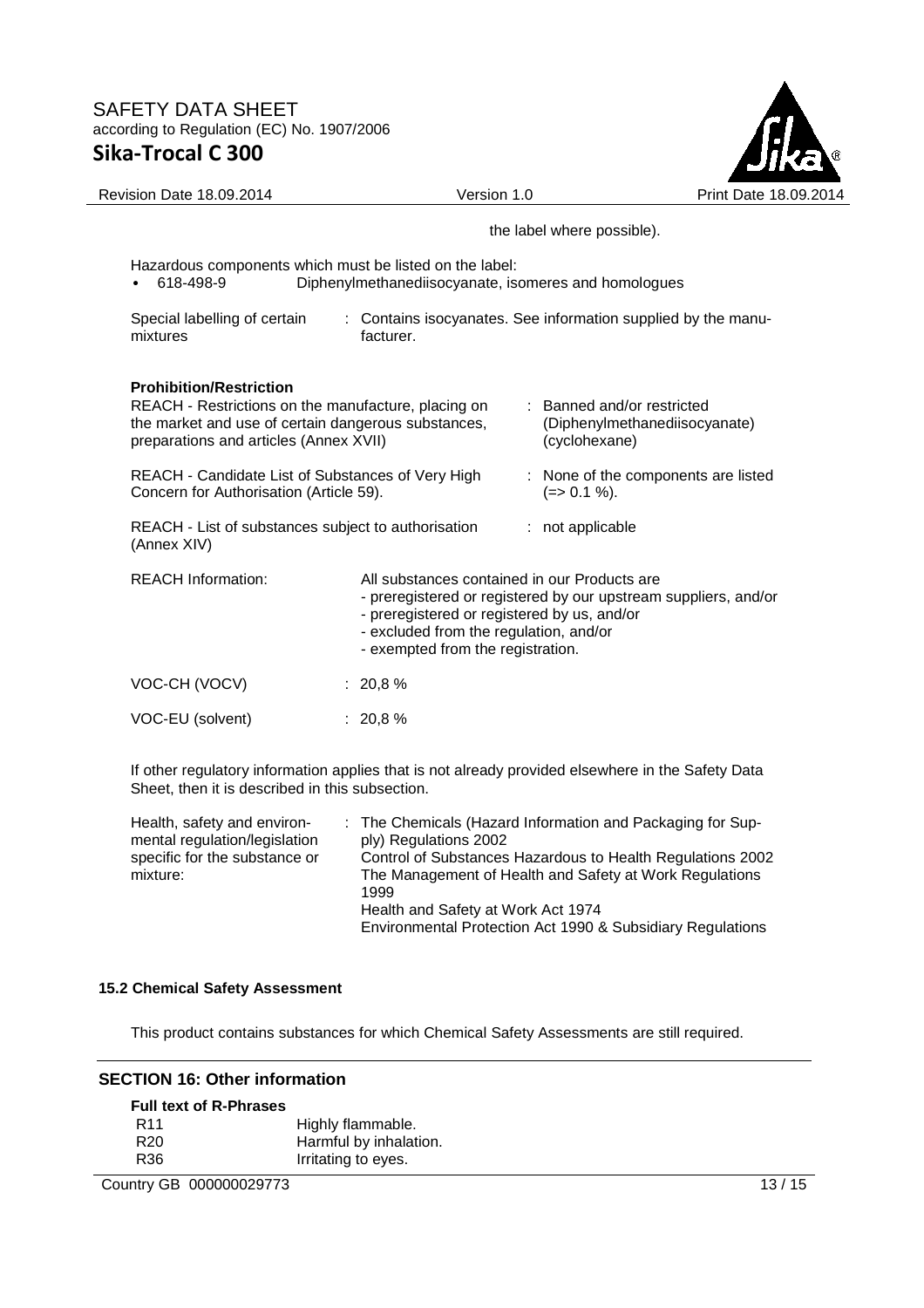

| Revision Date 18.09.2014                | Version 1.0                                                                     | Print Date 18.09 |
|-----------------------------------------|---------------------------------------------------------------------------------|------------------|
| R36/37/38                               | Irritating to eyes, respiratory system and skin.                                |                  |
| R38                                     | Irritating to skin.                                                             |                  |
| R40                                     | Limited evidence of a carcinogenic effect.                                      |                  |
| R42/43                                  | May cause sensitisation by inhalation and skin contact.                         |                  |
| R48/20                                  | Harmful: danger of serious damage to health by prolonged exposure               |                  |
|                                         | through inhalation.                                                             |                  |
| R50/53                                  | Very toxic to aquatic organisms, may cause long-term adverse effects in         |                  |
|                                         | the aquatic environment.                                                        |                  |
| R65                                     | Harmful: may cause lung damage if swallowed.                                    |                  |
| R66                                     | Repeated exposure may cause skin dryness or cracking.                           |                  |
| R <sub>67</sub>                         | Vapours may cause drowsiness and dizziness.                                     |                  |
| <b>Full text of H-Statements</b>        |                                                                                 |                  |
| H <sub>225</sub>                        | Highly flammable liquid and vapour.                                             |                  |
| H304                                    | May be fatal if swallowed and enters airways.                                   |                  |
| H315                                    | Causes skin irritation.                                                         |                  |
| H317                                    | May cause an allergic skin reaction.                                            |                  |
| H319                                    | Causes serious eye irritation.                                                  |                  |
| H332                                    | Harmful if inhaled.                                                             |                  |
| H334                                    | May cause allergy or asthma symptoms or breathing difficulties if in-<br>haled. |                  |
| H335                                    | May cause respiratory irritation.                                               |                  |
| H336                                    | May cause drowsiness or dizziness.                                              |                  |
| H351                                    | Suspected of causing cancer.                                                    |                  |
| H373                                    | May cause damage to organs through prolonged or repeated exposure               |                  |
|                                         | if inhaled.                                                                     |                  |
| H400                                    | Very toxic to aquatic life.                                                     |                  |
| H410                                    | Very toxic to aquatic life with long lasting effects.                           |                  |
| <b>Full text of other abbreviations</b> |                                                                                 |                  |
| Acute Tox.                              | Acute toxicity                                                                  |                  |

| Acute Tox.      | Acute toxicity                                     |
|-----------------|----------------------------------------------------|
| Aquatic Acute   | Acute aquatic toxicity                             |
| Aquatic Chronic | Chronic aquatic toxicity                           |
| Asp. Tox.       | Aspiration hazard                                  |
| Carc.           | Carcinogenicity                                    |
| Eye Irrit.      | Eye irritation                                     |
| Flam. Liq.      | Flammable liquids                                  |
| Resp. Sens.     | Respiratory sensitisation                          |
| Skin Irrit.     | Skin irritation                                    |
| Skin Sens.      | Skin sensitisation                                 |
| <b>STOT RE</b>  | Specific target organ toxicity - repeated exposure |
| STOT SE         | Specific target organ toxicity - single exposure   |

The information contained in this Safety Data Sheet corresponds to our level of knowledge at the time of publication. All warranties are excluded. Our most current General Sales Conditions shall apply. Please consult the product data sheet prior to any any use and processing.

Changes as compared to previous version !